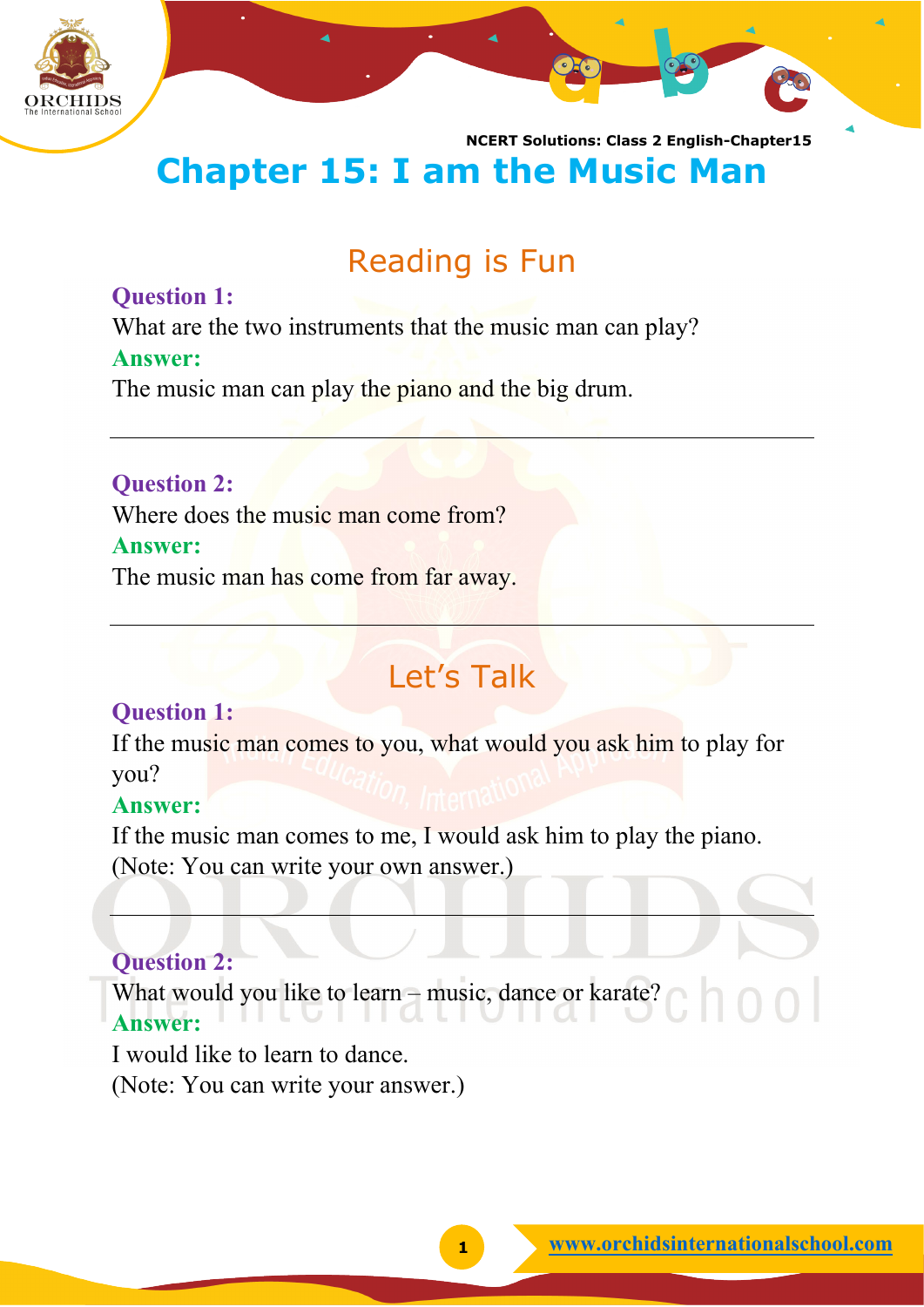

## Let's Write

### **Question 1:**

Make sentences using words from the table – For example: A farmer works in the field.

| A farmer       | acts    | songs        |
|----------------|---------|--------------|
| A soldier      | flies   | in the field |
| A singer       | plays   | a uniform    |
| An electrician | wears   | lights       |
| A pilot        | sings   | music        |
| An actor       | repairs | a plane      |
| A musician     | works   | in films     |

Now write the sentences here –



- 6. An actor acts in films.
- 7. A musician plays music.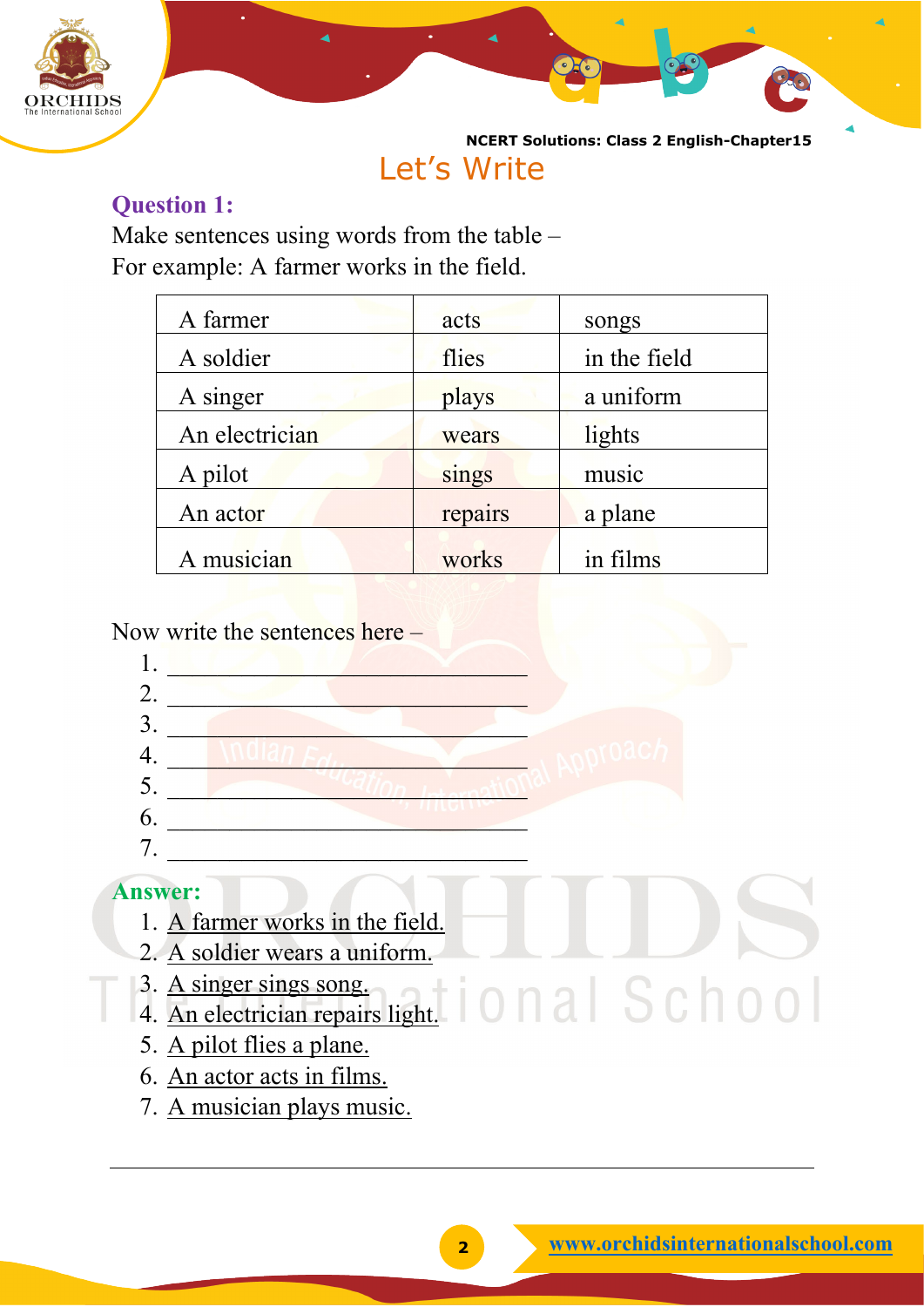

**NCERT Solutions: Class 2 English-Chapter15**

93

### **Question 1:**

How many musical instruments can you find in this maze? Try to circle at least four.